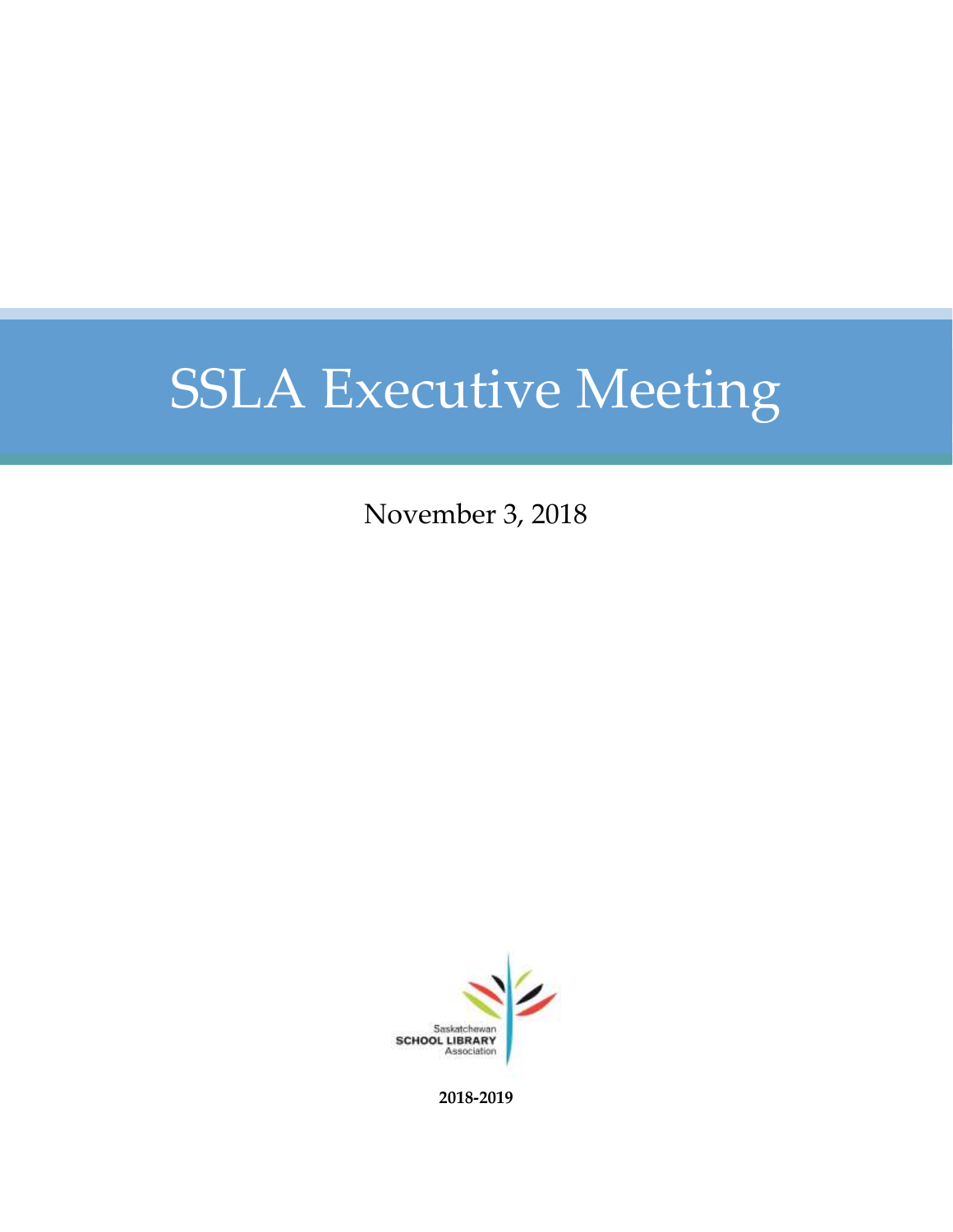

## November 3, 2018

#### **Nov. 3, 2018**

Location: St. Kateri School, 4415 James Hill Road, Regina, SK

Link for online participants:<https://ca.bbcollab.com/guest/3f037bc3c1f241c5a452c5eb7648047e> 9:00 a.m – 12:00 p.m.

#### **Call to Order**

The meeting of the Saskatchewan School Library Association was called to order at 9:13am on November 3 by Gaetan Hammond

#### **Present: Gaetan, Charlotte, Carol, Regan, Carla, Sherry, Katie, Sophie Regrets: Hannah**

#### **1. Approval of Agenda**

- **1.1. The agenda was** *unanimously approved* **as distributed.**
- **1.2. Additions to the agenda:**
- 1.2.1.**Data on facebook promotion**

#### **2. Approval of Minutes**

**2.1. The minutes of the previous meeting were** *unanimously approved* **as distributed.**

#### **3. Reports**

#### **3.1 President**

Gaetan was able to get the webpage executive log out button to work – huzzah! Gaetan will prepare a piece for The Medium from the conference with Jennifer Casa-Todd he attended in Manitoba.

#### **3.2 Past President**

Charlotte attended a Multi-Type library board meeting near Saskatoon. People of reserves used to be not considered as "residents" so they couldn't use public libraries. Lots of discussion about public library. Charlotte attended the Sask Polytechnic meeting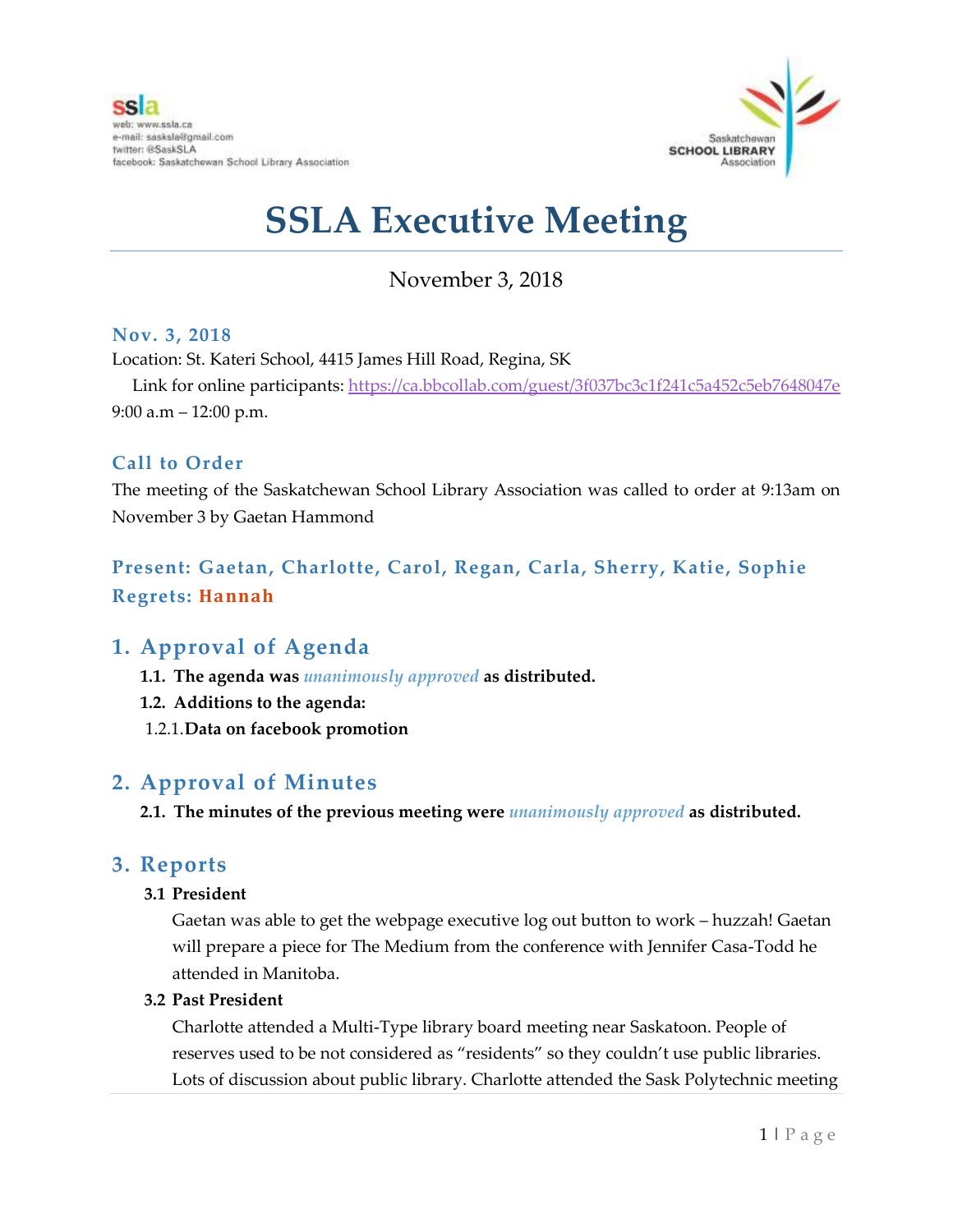

– there is a certificate program with 6 courses (no cataloguing offered). Charlotte has been collecting division contact information for a liaison list.

#### **3.3 Treasurer**

We are doing better than we have been. We have had no etransfers for the conference and two cheques. Regan, Sophie and Carol met to clear up some name / membership / payment info. Discussion about term deposit – it will be moved to our chequing account. Quickbooks cost will increase from \$21 to \$27 a month in December.

#### **3.4 Professional Learning Councillors**

Vendors signed up for conference – Pearson, Nelson, Scholastic, potentially ULS. Vendors would like to know about outlets. ACTION ITEM: Contact venues re: outlets. ACTION ITEM: Book hotels – prepay. Need to decide whether we charge sponsors for each day – the group decides that we will move ahead that way. Executive attending: executive members do not need to pay to attend conference – try to get your board to cover travel costs, accommodation, subs, etc. Lots of LINC agreements include days covered for attending as a representative for a provincial educational organization. How will we show sponsorship at the conference? Logos can go on the conference page, there can be a slide in the PowerPoint, consider other inexpensive options. Need to find out if we will need the extra room in Regina.

#### **3.5 Publications Councillor**

Nothing to add right now.

#### **3.6 Special Projects Councillor**

Contacted Brenda to confirm that the website is usable. Digital badges are working fine. Sophie missed half of Carla's report. ACTION ITEM: purchase more bookmarks

#### **3.7 Secretary/Archivist/Membership**

Sophie suggested that we have a"60<sup>th</sup> anniversary" social tied to one of the conferences. The group decided that it might be good to have a social the night before in both locations. ACTION ITEM: Prepare newsletter for winter.

#### **4. Open Issues**

#### **4.1. Conference Update**

A few smaller items on the to-do list that will be deferred to January. 17 registrations in each city.

#### **4.2. FNMI Resource List updates**

No additional updates at this time.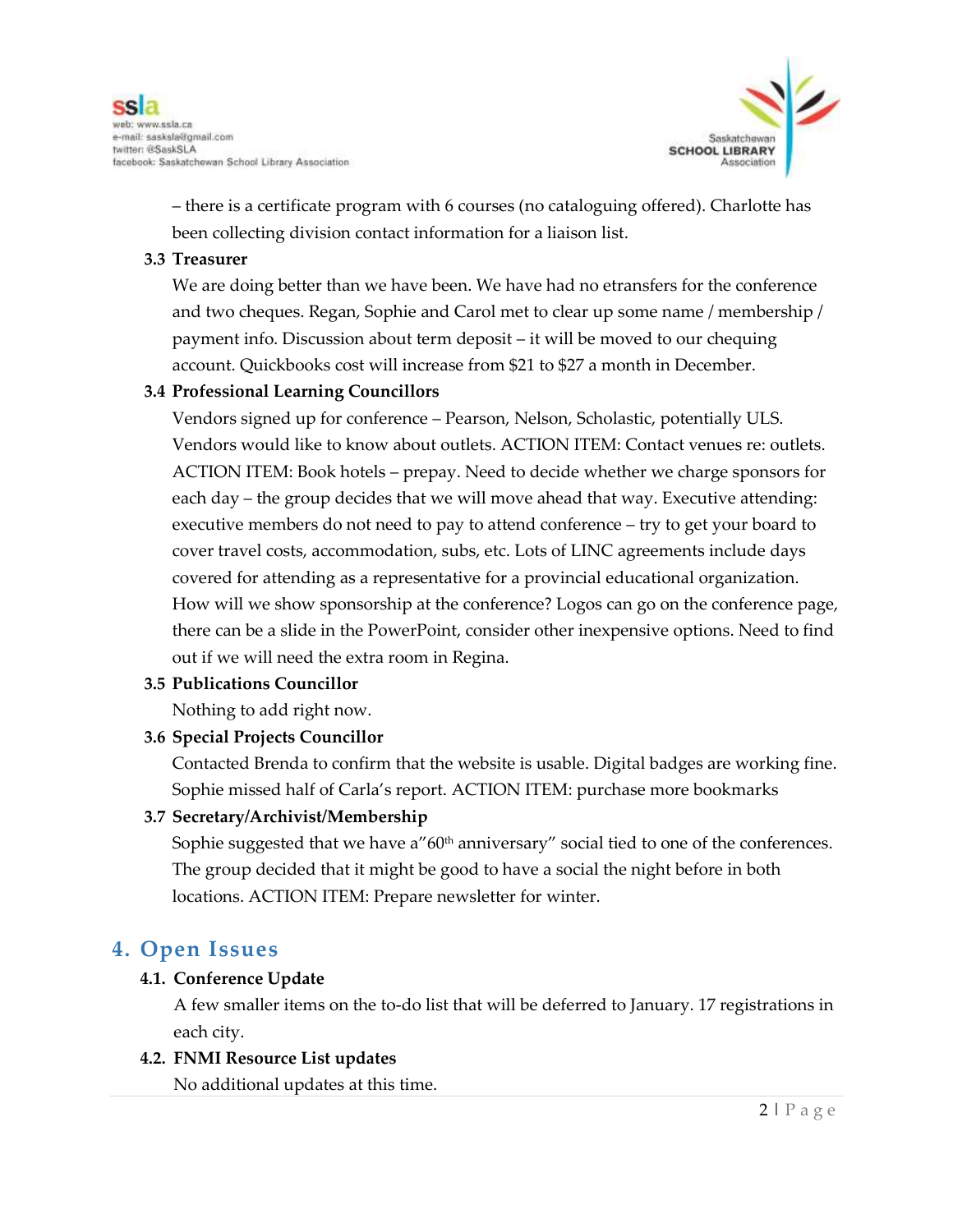



#### **4.3. Executive photo – to be taken later.**

Could everyone send Gaetan a head shot for the website?

#### **4.4. Update Executive contact list**

Send Gaetan your address, phone number, etc.

**4.5. Term deposit coming due on Dec. 2 – do we want to reinvest it or put it in chequing to cover conference?**

It will be added to chequing account

#### **4.6.** *The Medium* **platform – Flipsnack vs. Scribd**

Motion to move to Scribd – made by Charlotte, seconded my Regan, approved.

#### **5. New Business**

#### **5.1. STF PGN Questionnaire**

Include Pathways to Learning in newsletter, etc – we have an expertise when it comes to evaluating resources. There could be an "opportunities for involvement" on the website. TLs could review literature on an effective school library. Could we add one or two of us to the STF facilitators list? This opportunity could be in the opportunities section of the website.

Discussion about whether to rebrand – considering the many hats that TLs wear. MacDowell Foundation for possible research – "showcasing" a division

#### **5.2. Correspondence**

#### **5.2.1. Learning Opportunity: Twaynes & Scribner databases webinar**

Sophie can include this in the newsletter.

### **Adjournment:**

Meeting was adjourned at 11:15 AM by Regan. The next general meeting will be at 9:00 on January 19 at online.

Minutes submitted by: Sophie Long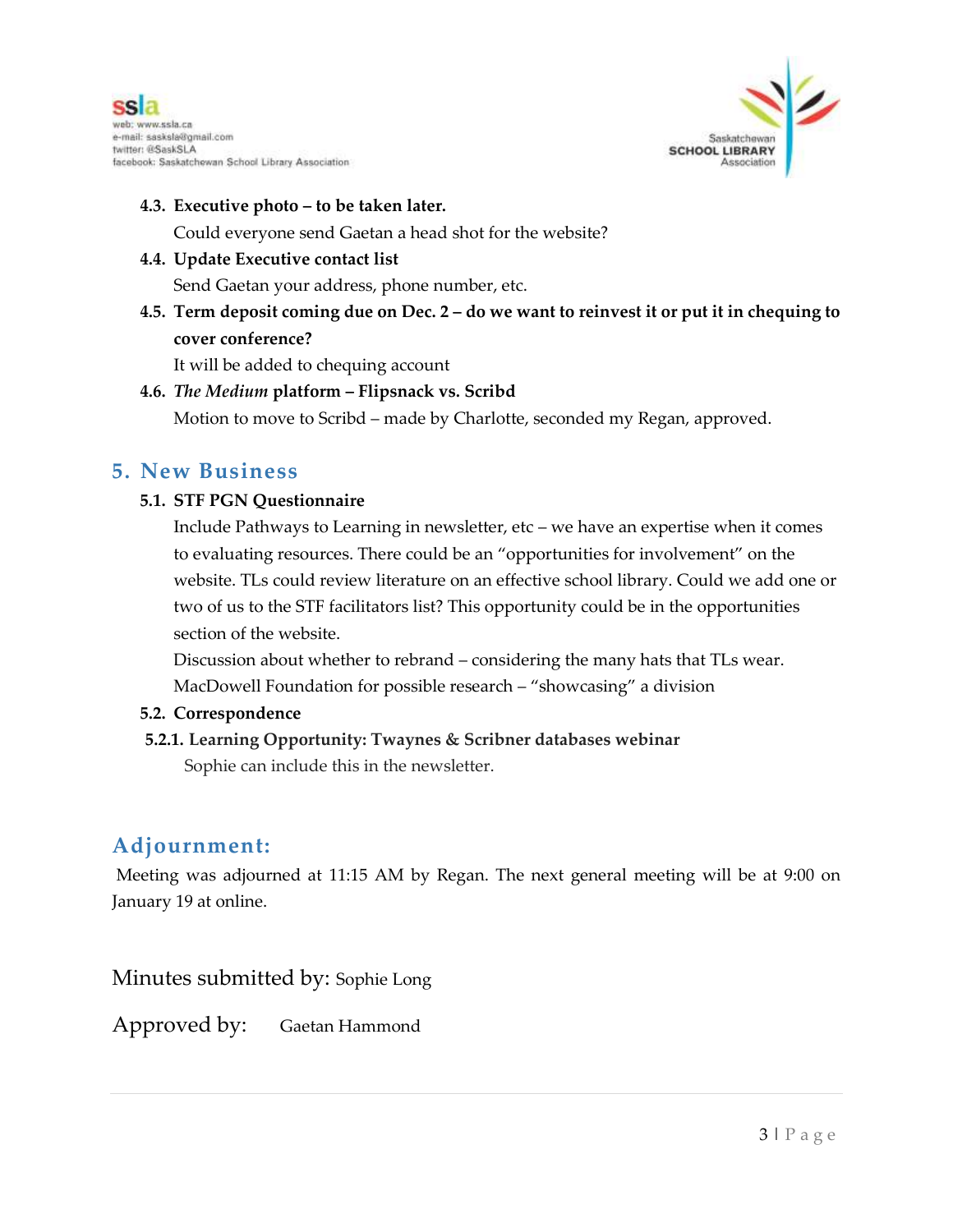

November 3, 2018

## **SSLA Executive Action List**

| <b>ACTION</b>                                                                                    | <b>WHO</b>       | <b>COMMENTS</b>         |
|--------------------------------------------------------------------------------------------------|------------------|-------------------------|
| Contact conference venues regarding power outlets                                                | Regan            |                         |
| Connect with and confirm vendors                                                                 | Regan            | In progress             |
| Prepay hotel rooms                                                                               | Regan            |                         |
| Determine if extra room is required in Regina                                                    | Regan            |                         |
| Move digital badging to weebly site                                                              | Gaetan           | In progress             |
| Purchase more bookmarks for FNMI project                                                         | Carla            |                         |
| FNMI Project page finishing touches                                                              | Gaetan           |                         |
| Prepare winter newsletter                                                                        | Sophie           |                         |
| Confirm that a withdrawl can be made from term deposit<br>account to cover Ruth Culham costs     | Carol            | Open<br><b>Business</b> |
| Update conference budget to reflect Ruth Culham's extra hotel<br>night                           | Regan            | Complete                |
| Meet with Brenda at OTC                                                                          | Carla            | In progress             |
| Update liaison list                                                                              | Sophie           | In progress             |
| Connect with Joanne Beltramini re: advocacy                                                      | Gaetan           |                         |
| Archive Medium behind the veil                                                                   | Regan,<br>Gaetan |                         |
| Send personal photo/headshot to SSLA gmail account<br>(sasksla@gmail.com)                        | Executive        |                         |
| Confirm with Scott Burant that Joanne Beltramini can be an ad<br>hoc member as a retired teacher | Gaetan           |                         |
| Review roles assigned in the Strategic Plan and complete<br>associated tasks                     | Executive        | Ongoing                 |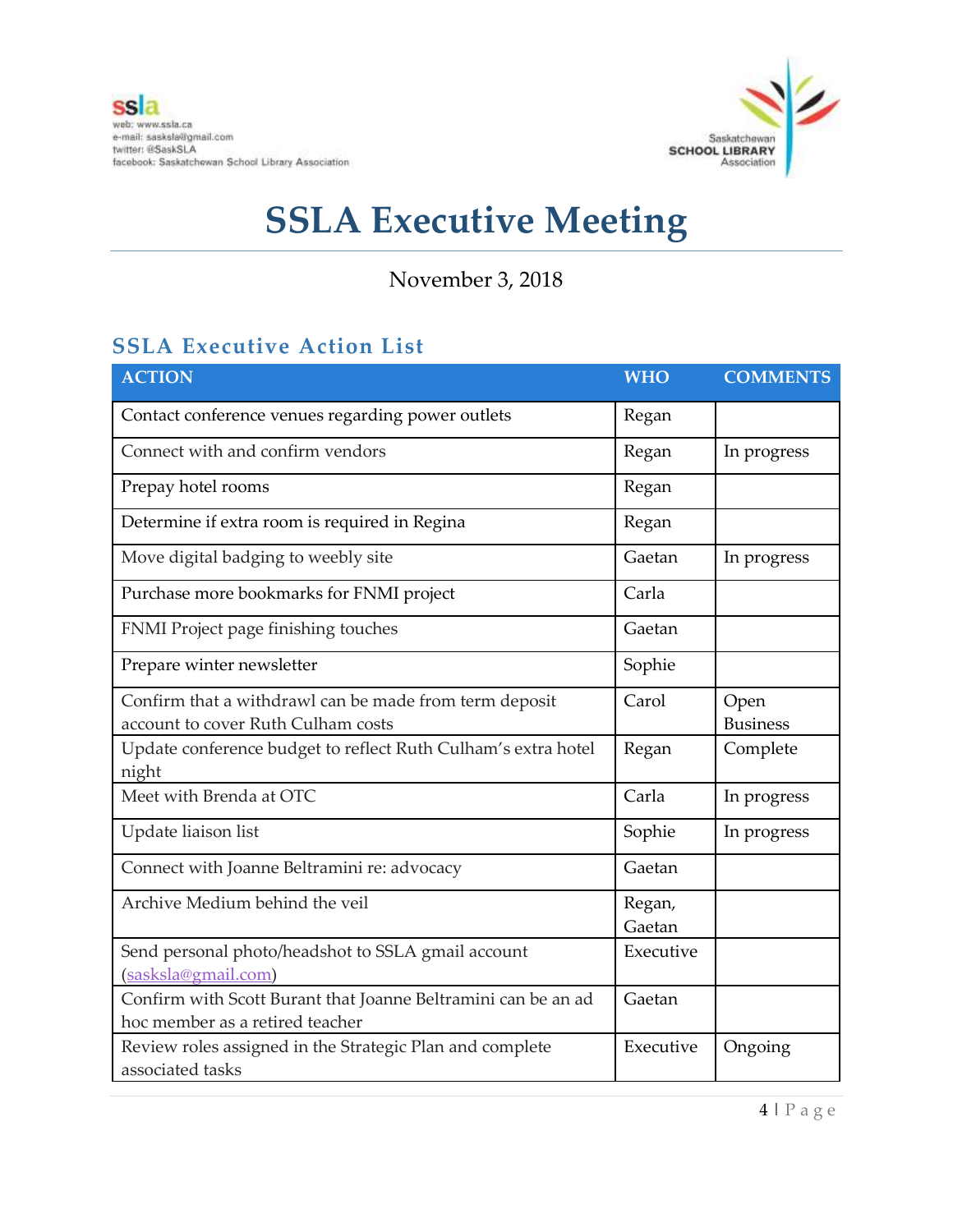

| Share digital badges on social media (additionally, promote         | Executive   Ongoing |  |
|---------------------------------------------------------------------|---------------------|--|
| SSLA events, publications and membership)                           |                     |  |
| Submit any expenses or requisitions to Carol as they arise          | Executive   Ongoing |  |
| Support all members and be cognizant of stresses and<br>challenges. | Executive   Ongoing |  |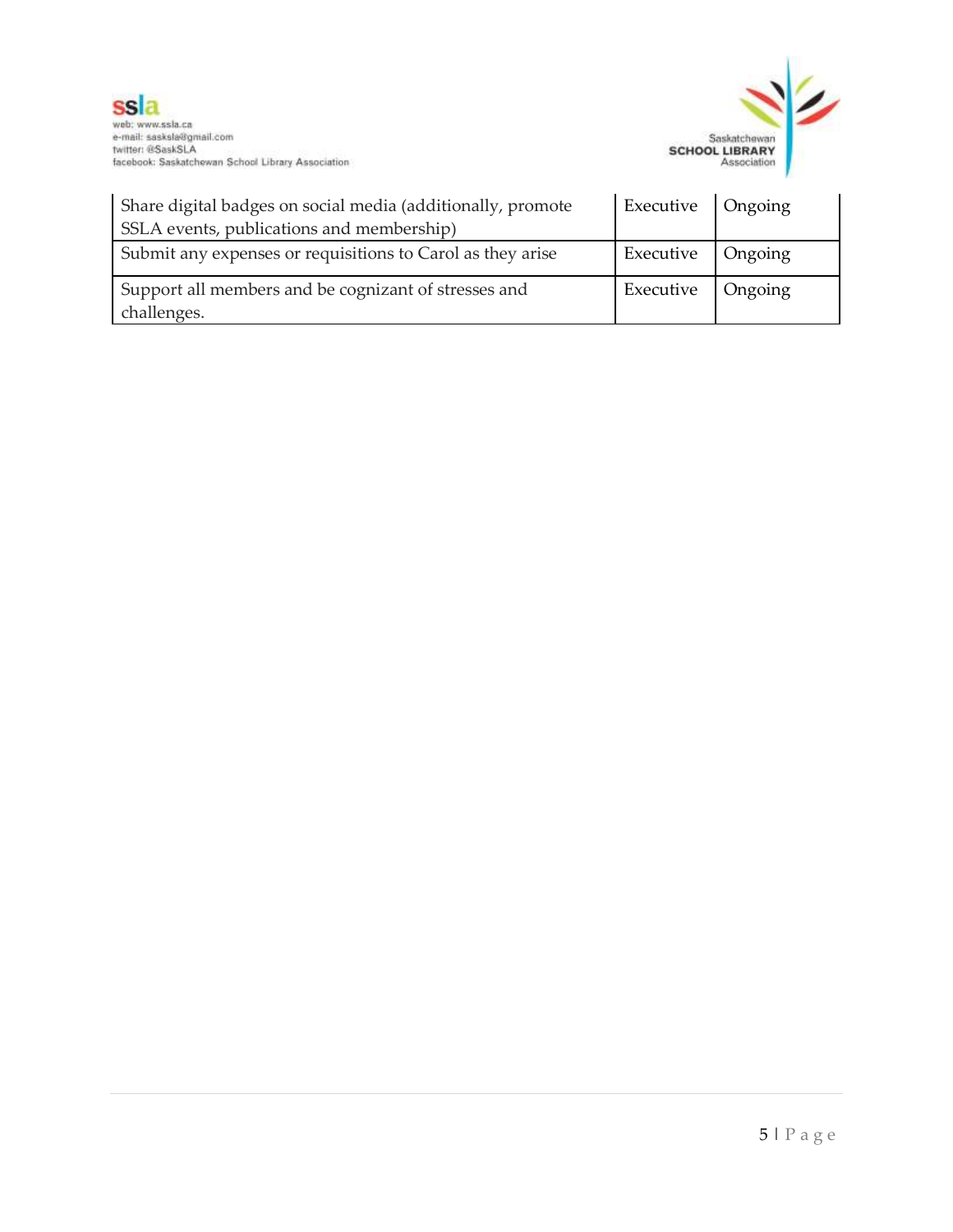

November 3, 2018

## **President's Report**

### **Information Items**

- 1. Managed to get the Log Out button on the Executive Page to work properly.
- 2. Spoke with Carlene about member-at-large position. She is too busy at this time, but if we wish to hire her for additional Facebook Live sessions she is available for that.
- 3. Preparing advocacy package before contacting Joanne Beltramini.
- 4. Attended MSLA Conference with Jennifer Cass-Todd.
- 5. Continuing copying of digital badges information pieces for eventual transfer to website.
- 6. Posted 2018-2019 Budget behind-the-veil. Moved it out of the archives and into the main budget page where it belongs.
- 7. Monitoring Conference registrations 34 confirmed registrants as of Oct. 23, 2018. Waiting on two payments as of Oct. 23, 2018.
- 8. Sent the CSLA an update on what Saskatchewan was doing for Canadian School Libraries Week.

#### **Action Items**

- 1. Discuss with Scott Burant the possibility of having Joanne Beltramini sit as an ad-hoc committee member.
- 2. Working on two articles for The Medium 1 re: Jennifer Casa-Todd workshop, and 1 re: the importance of collecting and presenting data in our school libraries.
- 3. Meet with Regan re: archiving Medium articles.

Report submitted by: Gaetan Hammond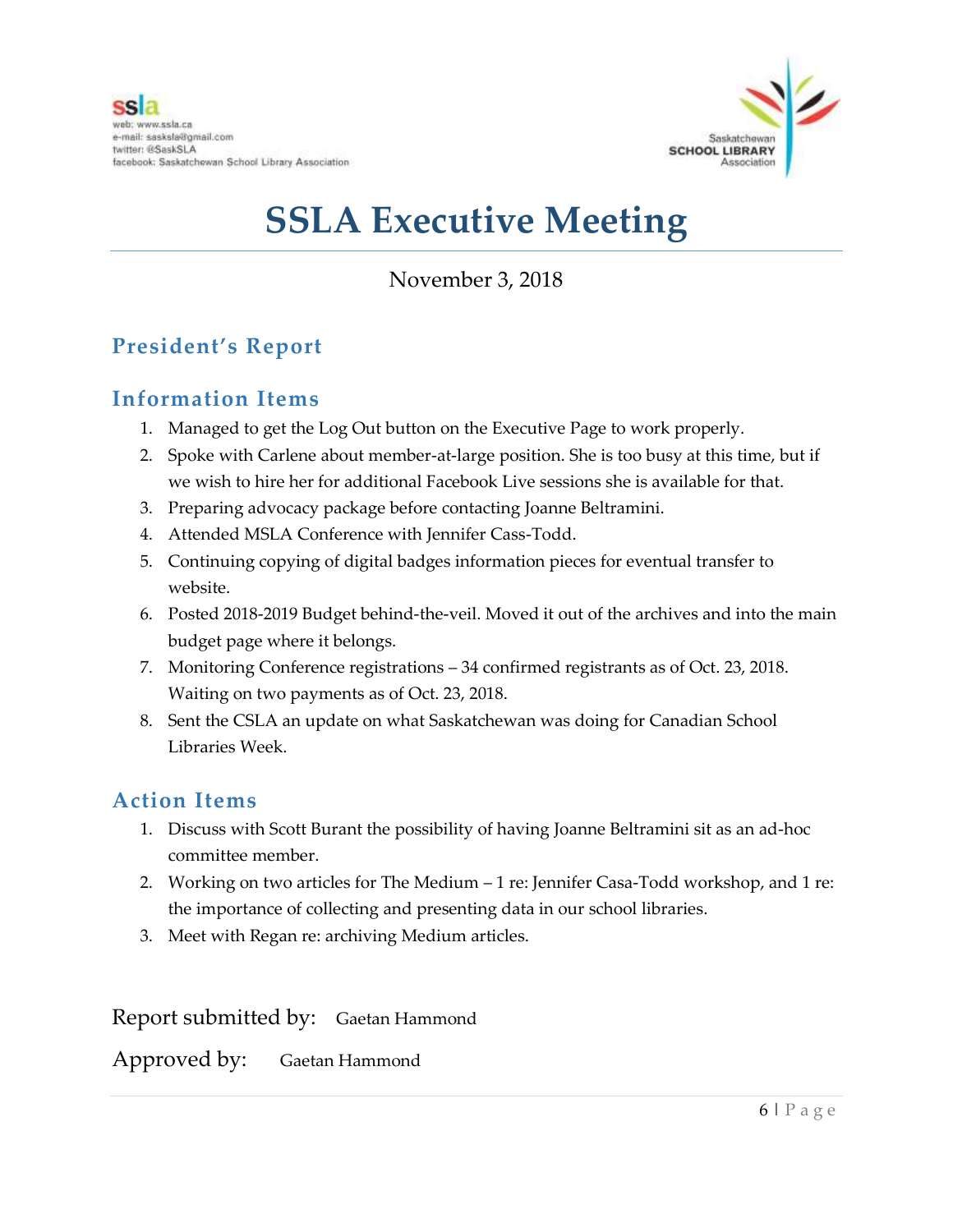

## November 3, 2018

## **Past President's Report**

### **Information Items**

- 1. Passed along the information on the STF mail out to Regan
- 2. Gathered news from our liaisons

### **Action Items**

Report submitted by: Charlotte Raine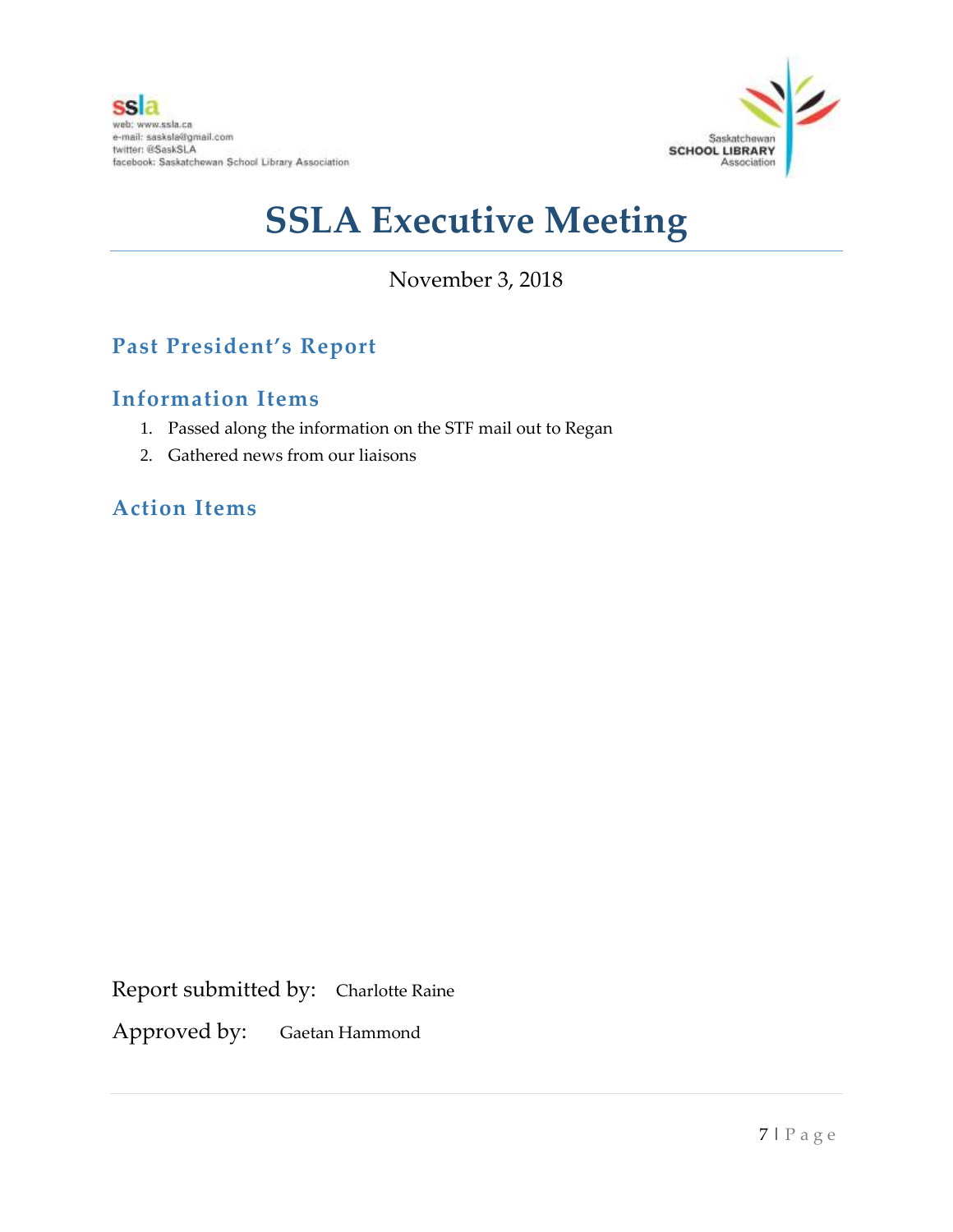

November 3, 2018

## **Treasurer's Report**

#### **Information Items**

- 1. Financial Statement Attached
- 2. Chequing account balance \$10,731.69
- 3. Term Deposit balances \$32 359.00

#### **Action Items**

- 1. All conference registrations are being paid by PayPal.
- 2. Met with Regan and Sophie to review current Conference Registrations.
- 3. Sent copies of all Special Projects receipts to Carla.
- 4. One term deposit (\$10,000) will mature on December 2. Do we want to put that money back into chequing to cover conference costs or reinvest it?

Report submitted by: Carol Preece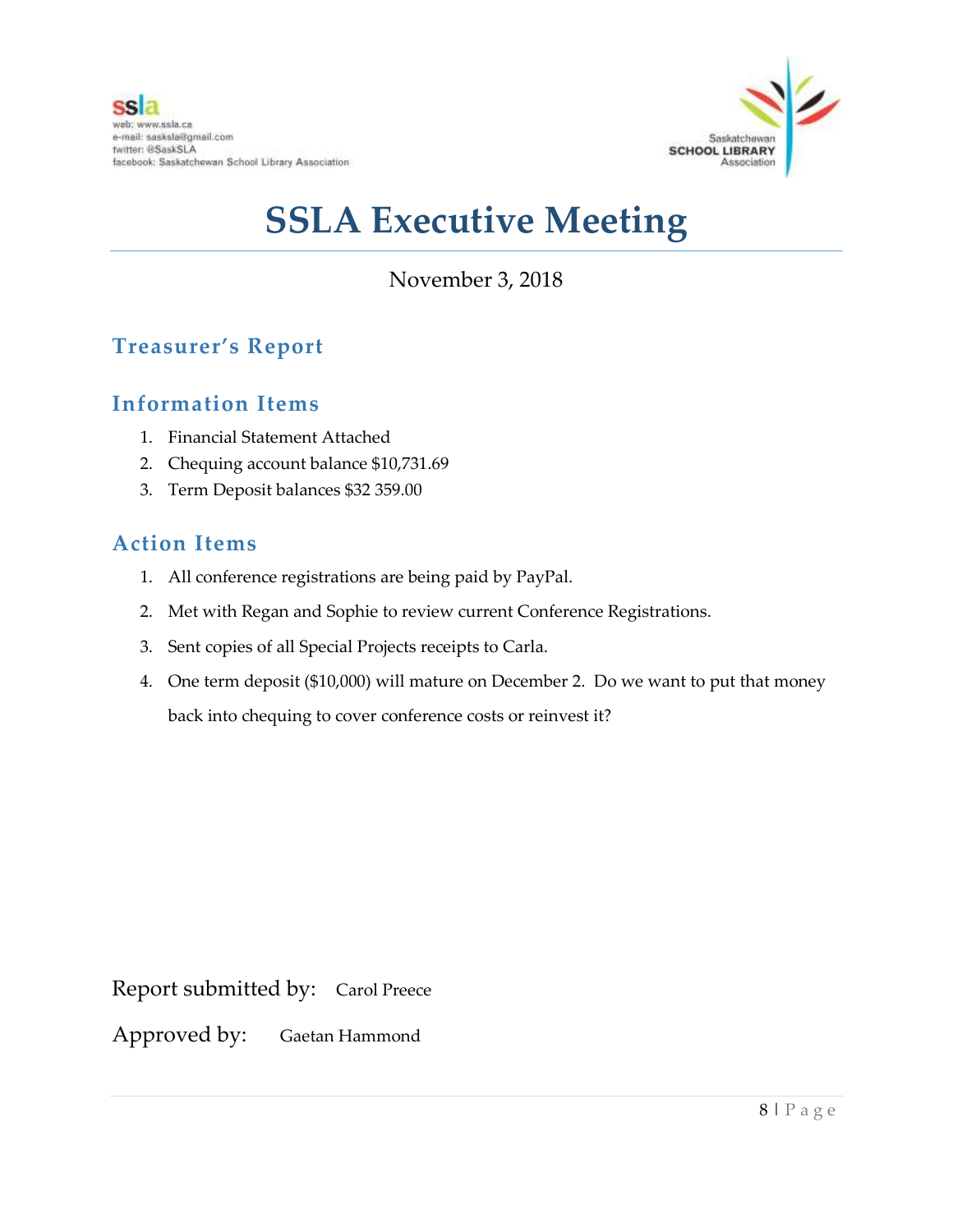

November 3, 2018

## **SSLA Financial Report – Banking Summary**

#### **Saskatchewan School Library Association Profit and Loss September 15 - October 27, 2018**

|                                 | Total      |
|---------------------------------|------------|
| <b>INCOME</b>                   |            |
| Conference 2019                 | 4,180.00   |
| <b>Interest</b>                 | 0.28       |
| Membership                      | 630.00     |
| <b>Total Income</b>             | \$4,810.28 |
| <b>GROSS PROFIT</b>             | \$4,810.28 |
| <b>EXPENSES</b>                 |            |
| <b>Financial Record Keeping</b> | 63.27      |
| <b>Special Projects</b>         | 311.05     |
| <b>Website Hosting Fee</b>      | 360.00     |
| <b>Total Expenses</b>           | \$734.32   |
| <b>OTHER EXPENSES</b>           |            |
| Paypal fees                     | 110.64     |
| <b>Total Other Expenses</b>     | \$110.64   |
| <b>PROFIT</b>                   | \$3,965.32 |

Saturday, Oct 27, 2018 02:01:08 PM GMT-7 - Accrual Basis

Report Submitted by: Carol Preece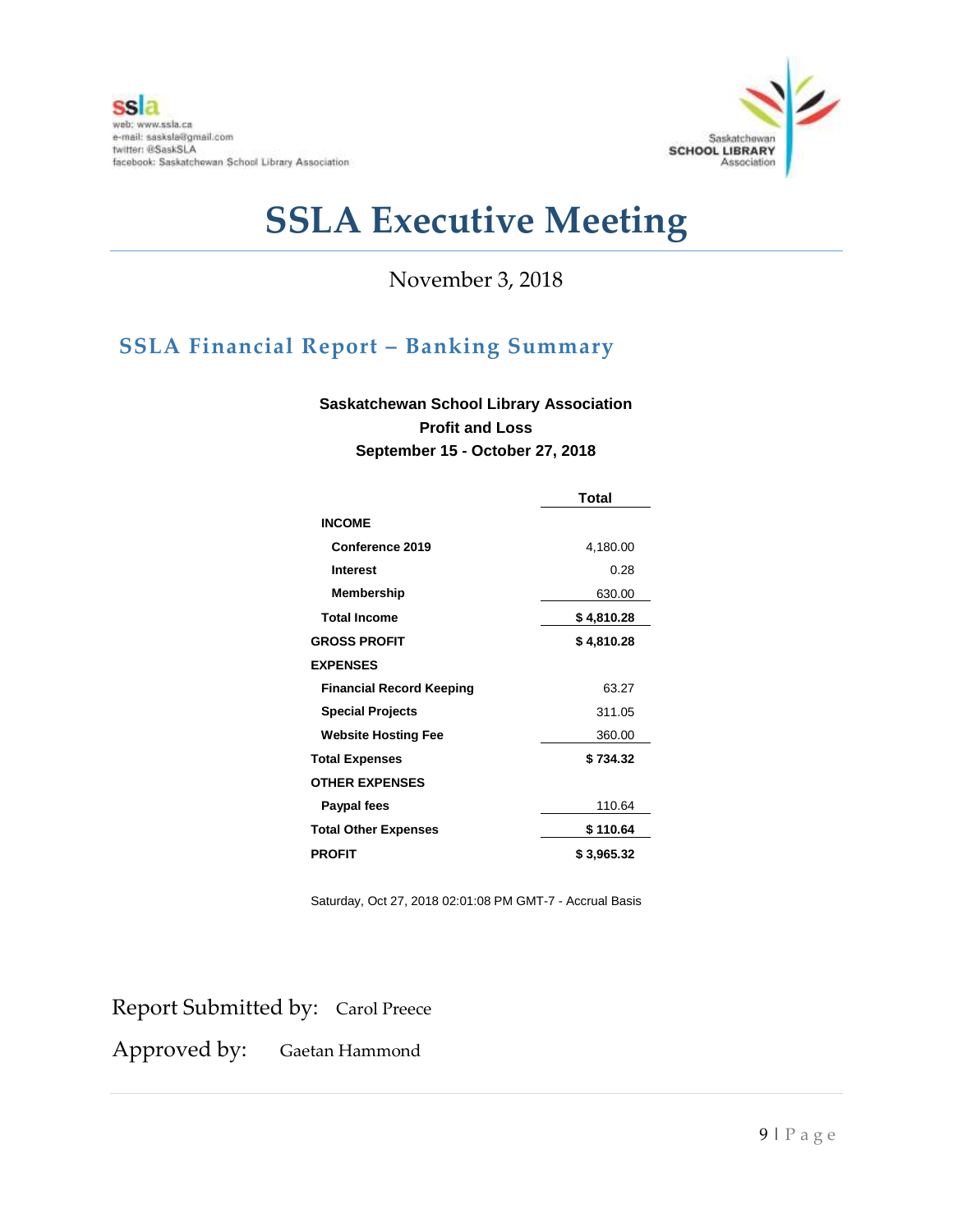

November 3, 2018

## **PD Councillor's Report**

### **Information Items**

- 1. Have a few vendors signed on for conference did further follow up emails to some.
- 2. Contacted venues to ask about electrical outlets for vendors.
- 3. Booked hotel rooms for Ruth Culham.
- 4. Posted ad and paid for "boost" on Facebook until December 22.
- 5. Poster ready for STF school mailout Sophie made and will send in. Thank you!
- 6. Regan, Sophie and Carol met to track registrations, membership and refine process for payments, etc., with regard to workshops.

### **Action Items**

- 1. Continue vendor follow up.
- 2. Vendors decision needs to be made as to whether they pay once or twice as sponsors if attending both events?
- 3. Executive members decision needs to be made regarding what fees and/or expenses will be covered for the events, so they can plan.
- 4. How will we show sponsorship at the event? (no tent cards)
- 5. Put push on for promoting registration as of January 1 (in Regina have to decide if we keep addition room space 60 days before). What will our maximum dollar amount be for promotions?

Report submitted by: Regan Williams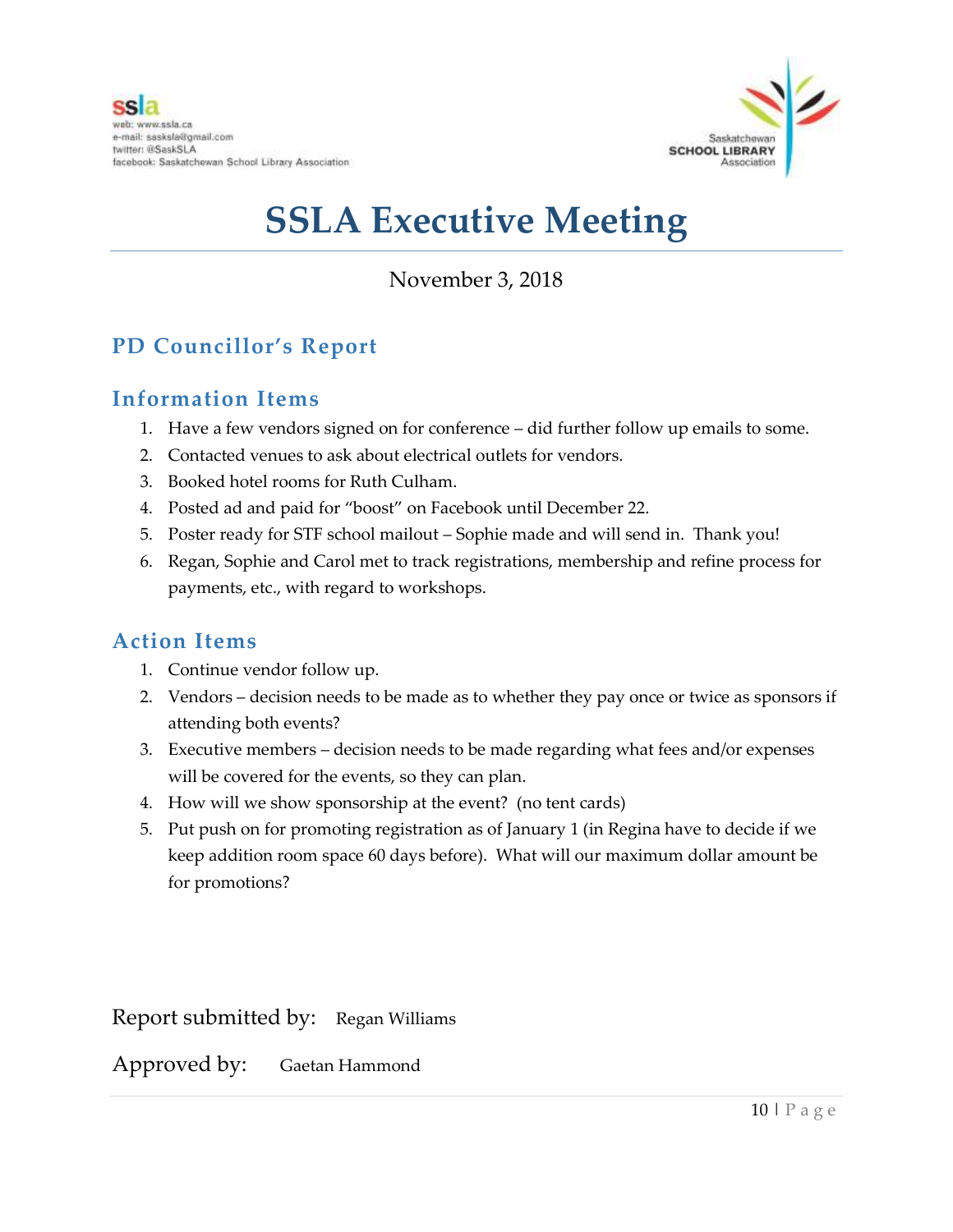

November 3, 2018

## **Publications Councillor's Report**

### **Information Items**

1. Nothing to report at this time.

#### **Action Items**

1. Find contributors for articles for *The Medium*.

Report submitted by: Katie Bell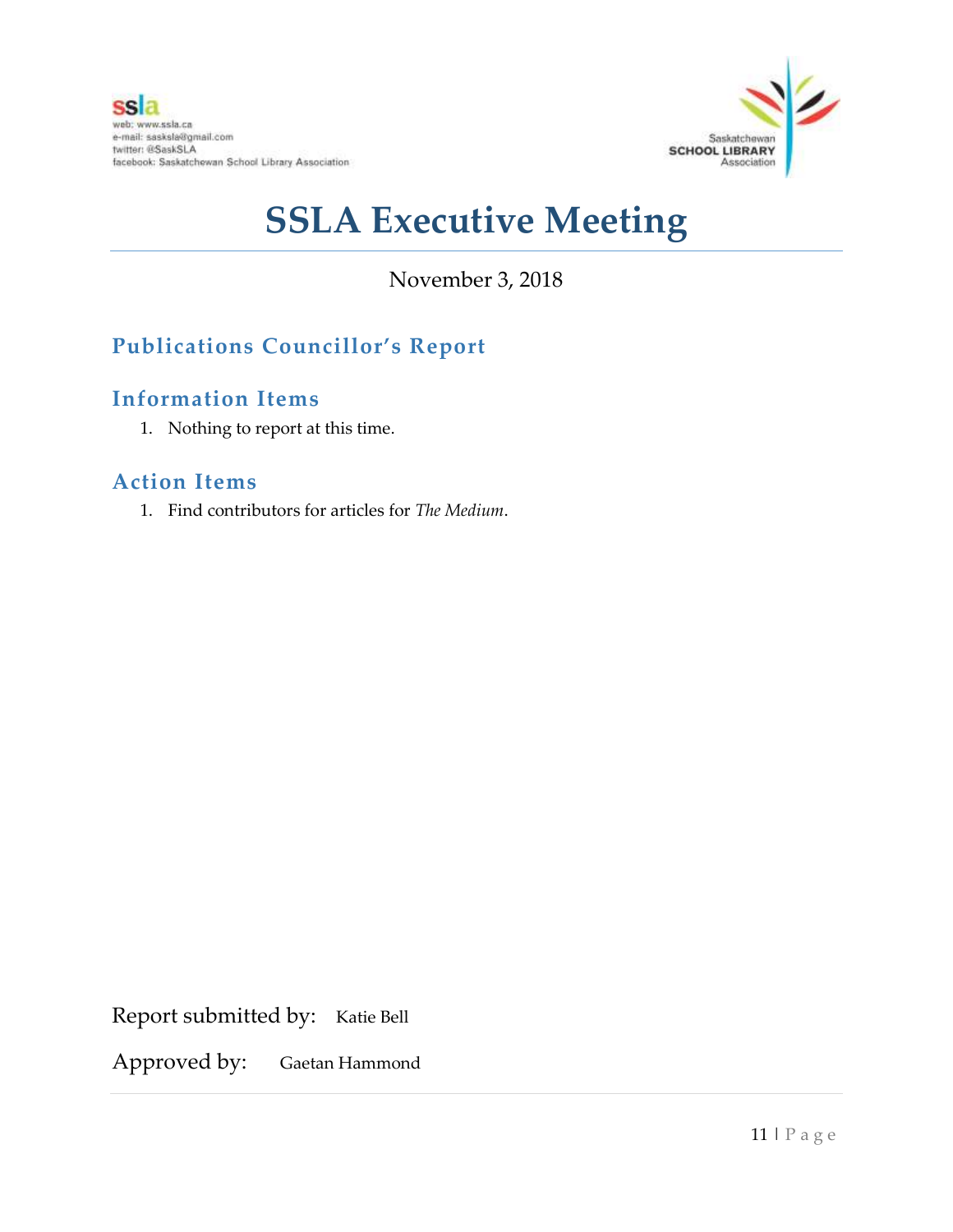

November 3, 2018

## **Special Projects Councillor's Report**

### **Information Items**

- 1. Submit Budget and supporting documentation to STF
- 2. Contacted Brenda Ahenakew at OTC, awaiting feedback
- 3. New Registration for Digital Badges

### **Action Items**

1. Move forward with TRC resource collection

Report submitted by: Carla Katerynych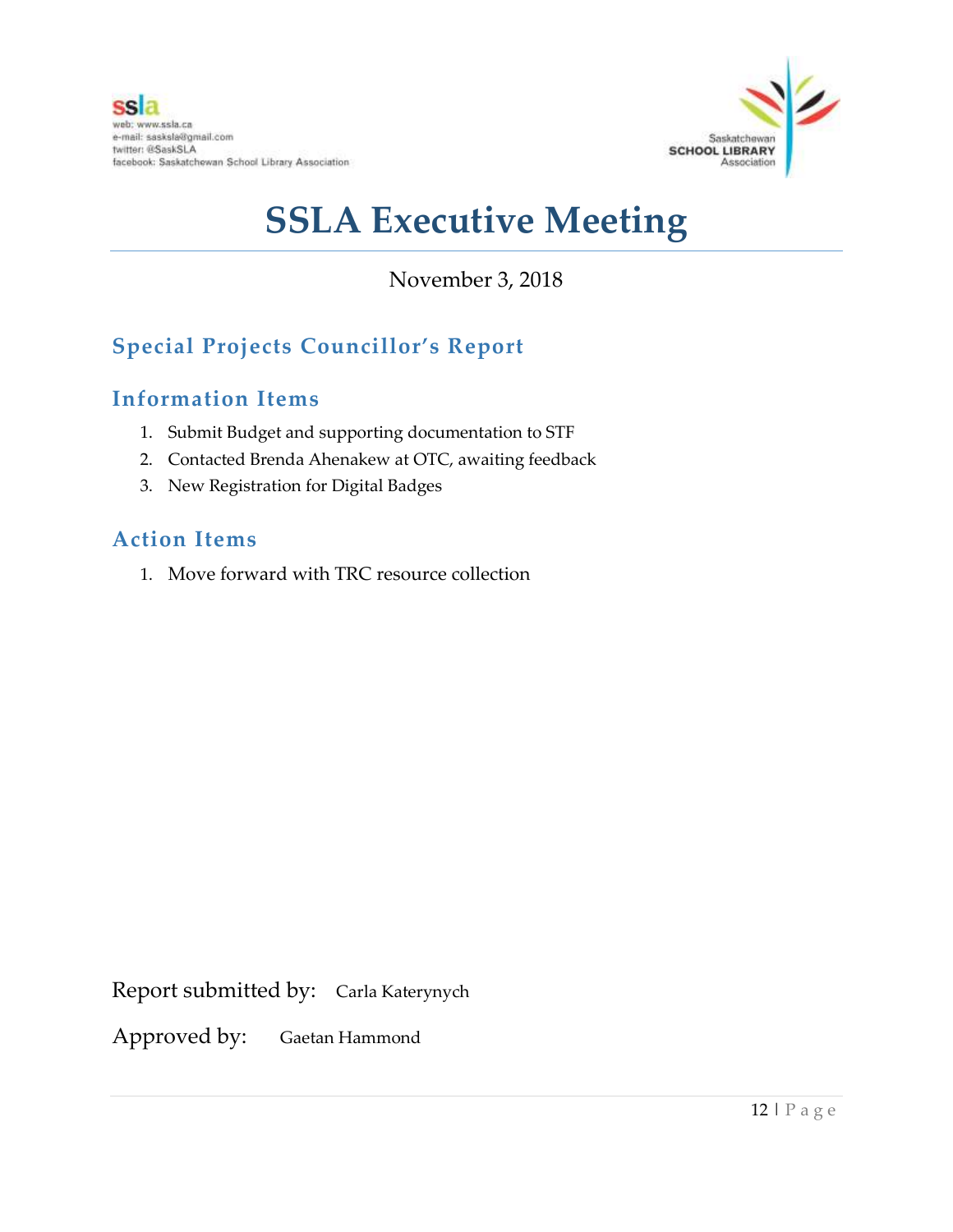

## November 3, 2018

## **Secretary/Archivist/Membership's Report**

### **Information Items**

- 1. Connected with Kaeley Morgan at STF to include conference poster in November mailout
- 2. Sent Conference info to SLA for their newsletter
- 3. Met with Carol and Regan to review membership and conference registration and payments
- 4. Cancelled mailchimp subscription
	- a. Moved liaison emails to Gmail contact list
	- b. Moved membership emails to Gmail contact list
	- c. Created "executive" mailing list in Gmail contact list
- 5. Worked with Treaty EdCamp coordintors to give each attendee a FNMI Project bookmark
- 6. Sent out newsletter
- 7. Sent out dates for SSLA meetings
- 8. Uploaded minutes behind the veil
- 9. Updated membership list after meeting with Carol and Regan
- 10. Set up Facebook ads for conferences

### **Action Items**

- 1. Confirm liaison contacts
- 2. Connect with Charlotte re: other 'liaison' list (?)
- 3. Develop winter newsletter

Report submitted by: Sophie Long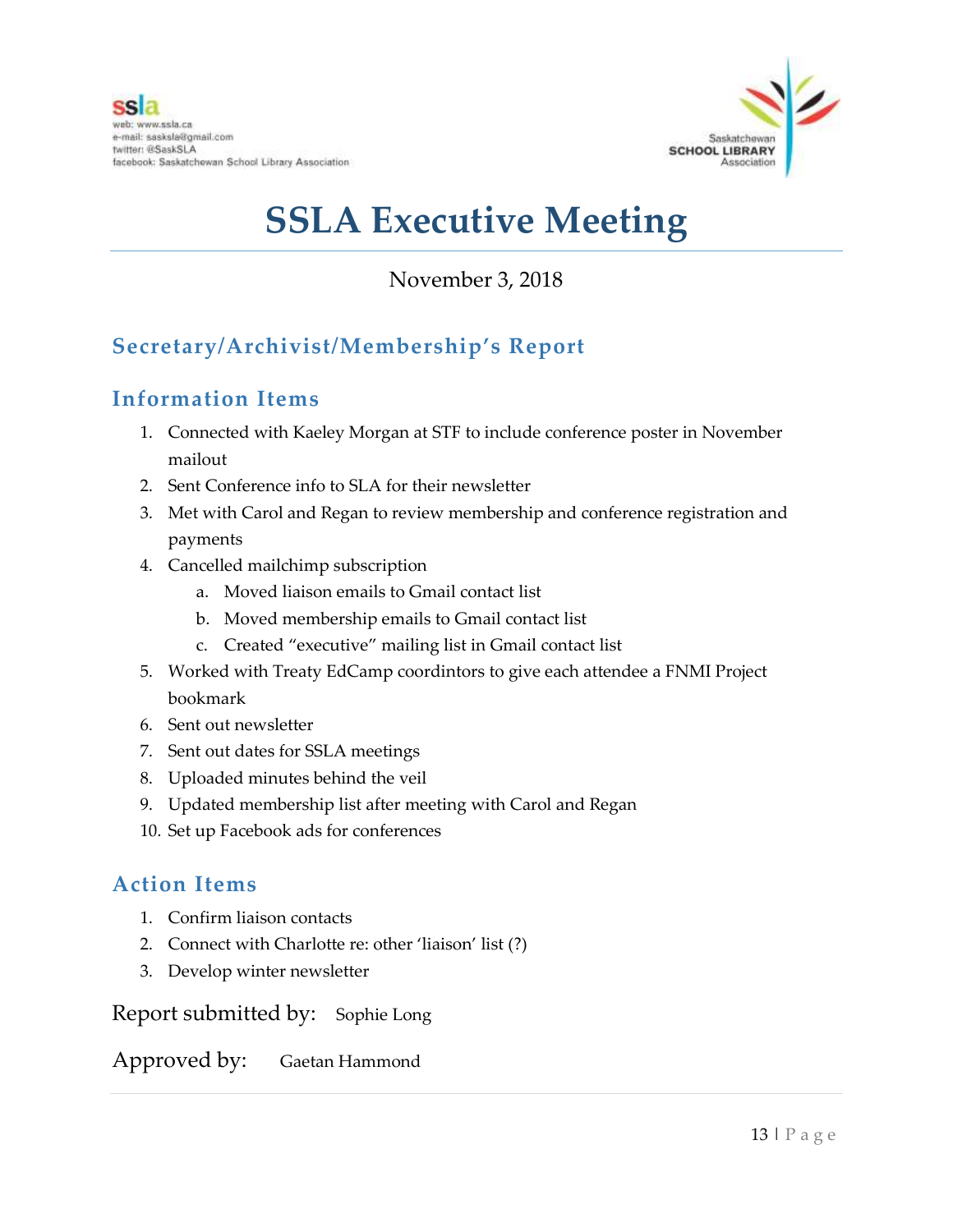

## November 3, 2018

#### 5.2 Correspondence

#### **Learning Opportunity: Twaynes & Scribner databases webinar**

The Twaynes Author and Scribner Writer Series are literary databases which provide in-depth critical introductions to the lives and works of major writers of the world within the context of the time period in which they lived. In this session, you will learn how to explore the content in the Twaynes Author & Scribner Writer Series and how to best utilize all the tools available within the resources.

If you are a librarian, teacher, or teacher-librarian working with high-school and post-secondary students, and/or adults, this webinar could be of interest to you.

This webinar will be presented on **November 7, 2018 2:00 – 2:45 PM** Please register for this event at [http://mlb.libwizard.com/November\\_webinar](http://mlb.libwizard.com/November_webinar)

For more information, please contact: Teresa Wright Eastley, 306-787- 2980, teresa.wrighteastley@gov.sk.ca

Thanks,

Teresa

Teresa Wright Eastley